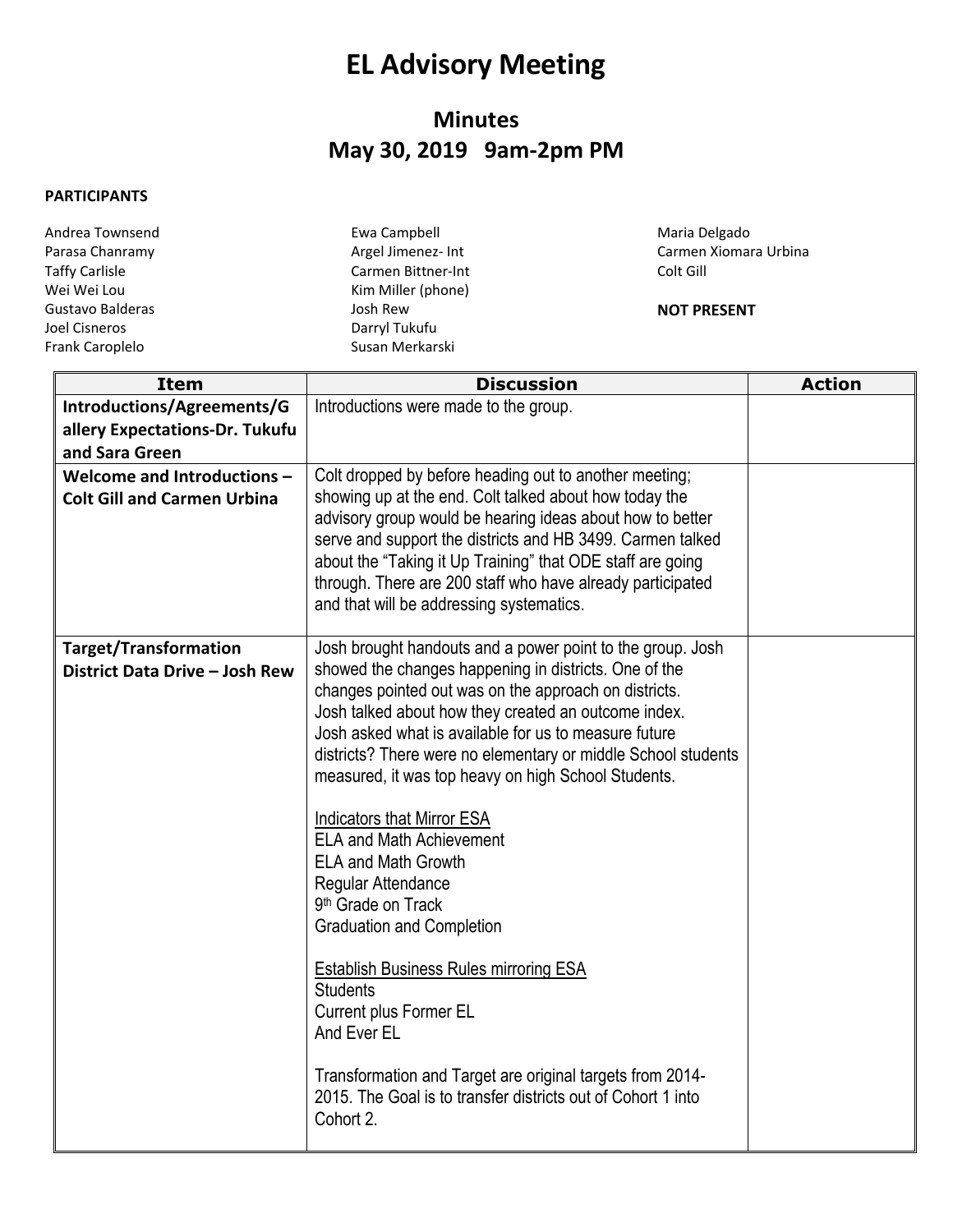| <b>Item</b> | <b>Discussion</b>                                                                                                                                                                                                                                                                                                                                                                                                                                                                      | <b>Action</b> |
|-------------|----------------------------------------------------------------------------------------------------------------------------------------------------------------------------------------------------------------------------------------------------------------------------------------------------------------------------------------------------------------------------------------------------------------------------------------------------------------------------------------|---------------|
|             | Long term goal is to measure of interim progress until 2024-<br>2025. Level 5 is achieving the long term goal.                                                                                                                                                                                                                                                                                                                                                                         |               |
|             | Josh said they'd be creating a district profile. It would show<br>performance on the 9 indicators and a summary.                                                                                                                                                                                                                                                                                                                                                                       |               |
|             | Josh talked about the large handout. On one of the handouts it<br>showed all the districts. They weren't measured against one<br>another but against the state overall goal.                                                                                                                                                                                                                                                                                                           |               |
|             | One of the members asked about ELA (English Language<br>Arts) achievement and ELA growth?                                                                                                                                                                                                                                                                                                                                                                                              |               |
|             | ELA Achievement is a percent of students are meeting the<br>achievement standards. If they are getting a score over 3 they<br>are meeting the ELA cut score.                                                                                                                                                                                                                                                                                                                           |               |
|             | ELA growth is what is the ranking of the current ELA versus<br>the prior year ELA score.                                                                                                                                                                                                                                                                                                                                                                                               |               |
|             | An English learner is on track if they are proficient on the<br>ELPA (English Language Proficiency Assessment).                                                                                                                                                                                                                                                                                                                                                                        |               |
|             | Josh said the goal is to move onto future ESA; and that there<br>is discipline, and other indicators besides achievement.<br>Largest challenges for discipline are middle school and early<br>high school. He said the biggest challenge is money since<br>money is needed to track new data.                                                                                                                                                                                          |               |
|             | Transformation and Targets are the original districts from<br>2014, is what Josh said in response to Tim's question. He<br>explained how this chart is about getting districts out of cohort<br>1.                                                                                                                                                                                                                                                                                     |               |
|             | Ewa asked about the term transition. Josh explained it was<br>once exit but changed it so it'd be softer, but he sees how it<br>couldn't work.                                                                                                                                                                                                                                                                                                                                         |               |
|             | Josh answered one of the questions by saying they'd have to<br>readjust the percentages in August after they get the data<br>from in the school.                                                                                                                                                                                                                                                                                                                                       |               |
|             | Suzie asked about regular attenders. She mentioned how the<br>Bulk of EL's are in elementary and intermediate. The best<br>option would be to split to get more district data. Josh said<br>they broke it up into separate fall bands in order to address<br>the challenges in ESA. Josh said having current and former<br>helps equal out the numbers. It does make it difficult to focus<br>on specific grades, but it does include most districts and gives<br>us valid indicators. |               |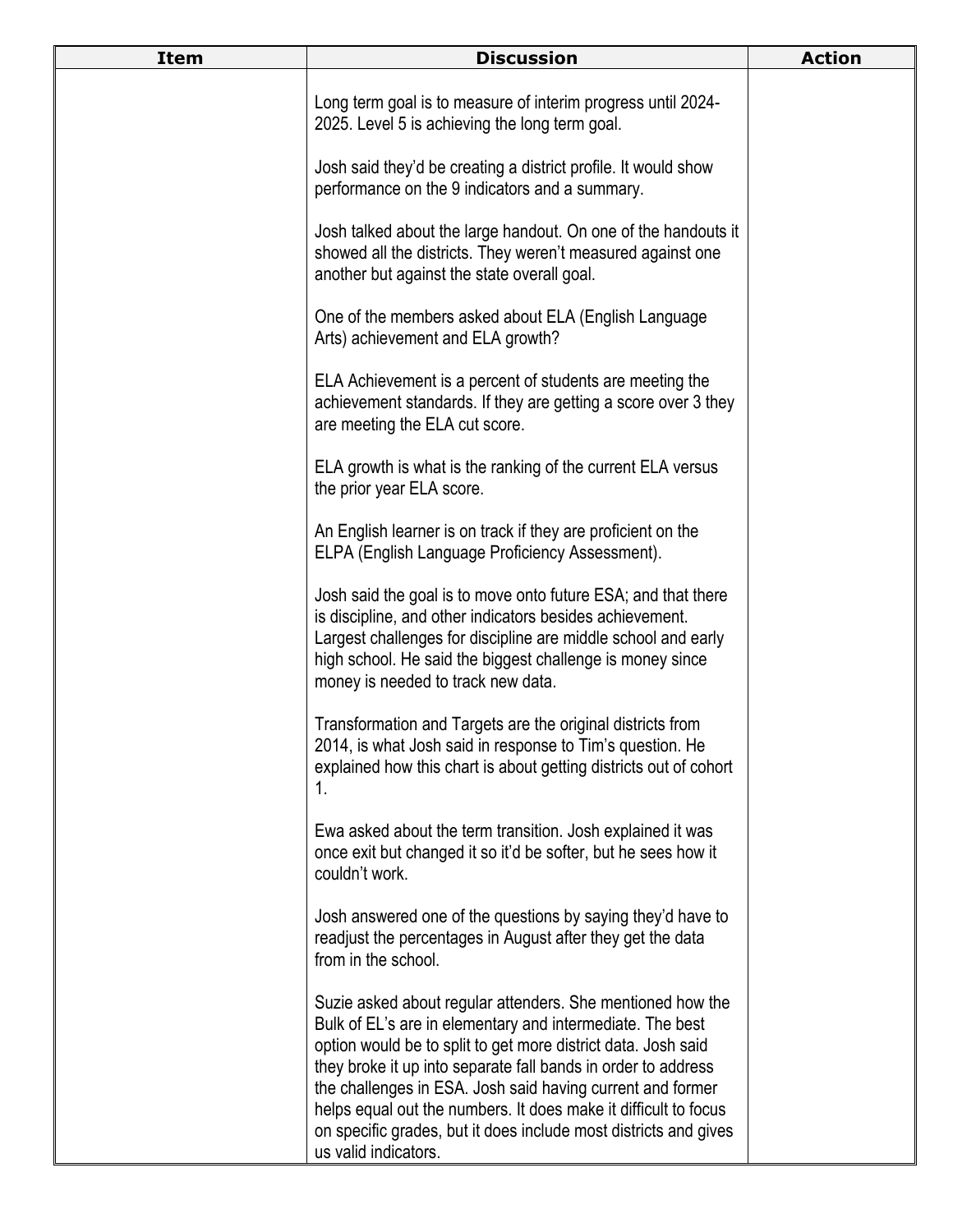| <b>Item</b>                                                                        | <b>Discussion</b>                                                                                                                                                                                                                                                                                                                                                                                                                                                                                                                        | <b>Action</b> |
|------------------------------------------------------------------------------------|------------------------------------------------------------------------------------------------------------------------------------------------------------------------------------------------------------------------------------------------------------------------------------------------------------------------------------------------------------------------------------------------------------------------------------------------------------------------------------------------------------------------------------------|---------------|
|                                                                                    | Tom asked if they could track those getting the Seal of<br>Biliteracy as a way of weighing the importance of fostering<br>Biliteracy among their students.                                                                                                                                                                                                                                                                                                                                                                               |               |
|                                                                                    | Ewa said that she felt measuring by those who have the<br>Biliteracy Seal would exclude the smaller districts who would<br>not be able to afford it.                                                                                                                                                                                                                                                                                                                                                                                     |               |
|                                                                                    | One of the members said we need more weight to give a more<br>holistic approach on how kids are doing. How did we get to<br>here and the current presentation? Can we make any changes<br>and amendments and what is our purpose?                                                                                                                                                                                                                                                                                                        |               |
|                                                                                    | Josh said he could answer some of the questions and<br>department leadership could answer others. How we got here<br>was internally and external stakeholders and districts found<br>ways our current model wasn't working. Because of this we<br>knew we had to make some decisions. Internally we decided<br>to come up with a proposal to see if it worked. The document<br>presented is the new Accountability System thanks to ESA.<br>How we amend and change it can only be answered by<br>leadership.                            |               |
|                                                                                    | Sara mentioned that we are here to gather information from<br>the group on the proposal. The advisory group will have some<br>time before we come back together again to move forward.<br>We want to explore unintended consequences and that is one<br>reason that the group is here. What are the most appropriate<br>indicators and weight formulas for this particular body of work,<br>so that methodology is improved. As far as changes, there is<br>nothing in the statute as far as we know that would prevent us<br>from that. |               |
|                                                                                    | One of the members asked what the timeline was? Josh said<br>that we'd be getting into that this afternoon. There was a work<br>session where the work Josh presented was discussed.                                                                                                                                                                                                                                                                                                                                                     |               |
| <b>Break</b>                                                                       |                                                                                                                                                                                                                                                                                                                                                                                                                                                                                                                                          |               |
| <b>Potential Funding Models and</b><br><b>Guiding Principles - Brain</b><br>Reeder | Brian Reeder presented the different models. One of the ways<br>is that smaller districts are weighted more if they have 2000<br>total students or less.                                                                                                                                                                                                                                                                                                                                                                                 |               |
|                                                                                    | First part of the column involves allocating the 5 million dollars<br>based on the number of weights in each district. Next there<br>are 2 adjustments. Revised grant adjusted for maximum and<br>the second adjustment is to establish a minimum amount that<br>each district will qualify for.                                                                                                                                                                                                                                         |               |
|                                                                                    | This is first study that takes in amount of EL's as well as<br>additional addon's minus special ed. Brian asked if the types                                                                                                                                                                                                                                                                                                                                                                                                             |               |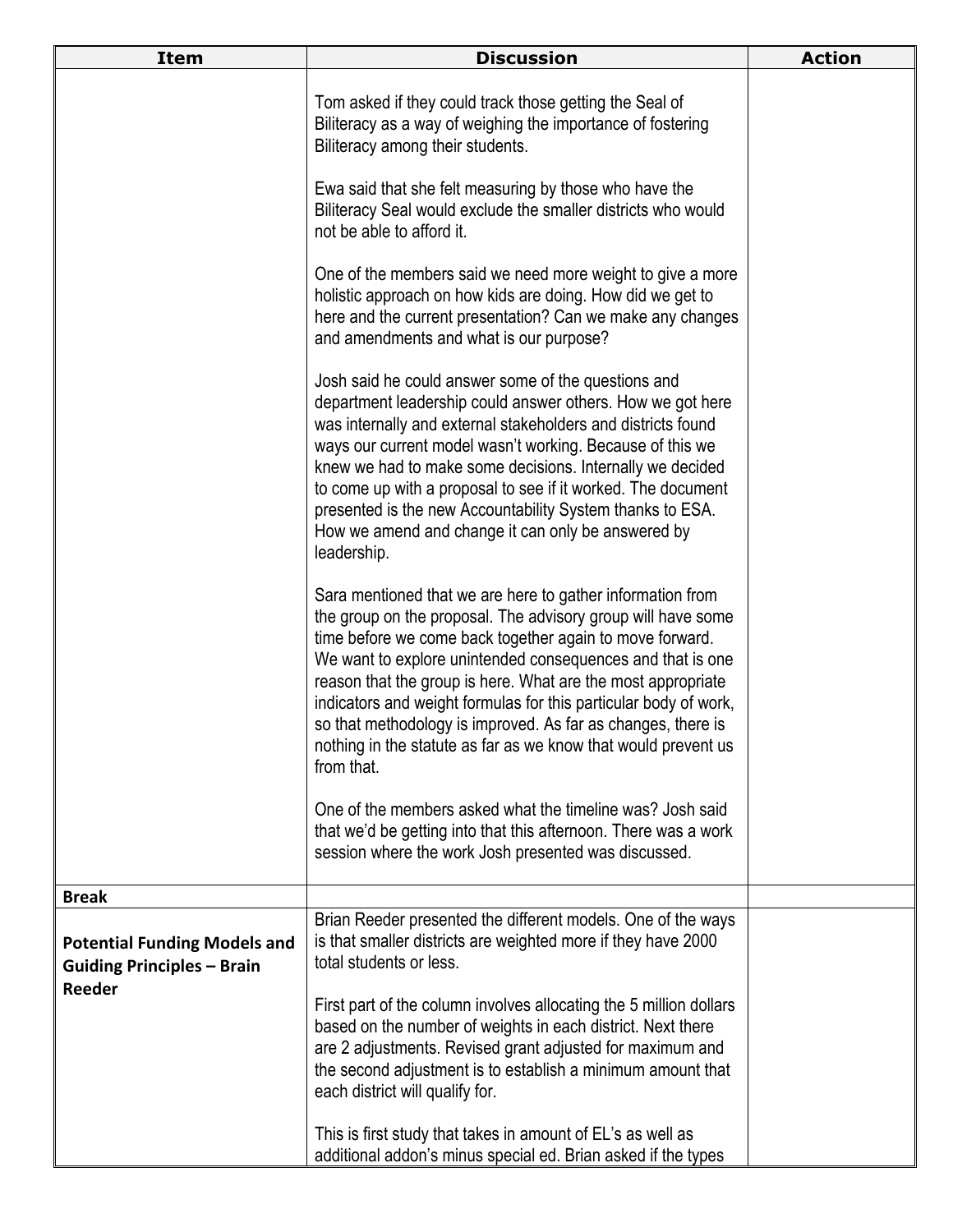| <b>Item</b>                                     | <b>Discussion</b>                                                                                                                                                                                                                                                                                                                                                                                                                                                                                                                                                                                                                                                           | <b>Action</b> |
|-------------------------------------------------|-----------------------------------------------------------------------------------------------------------------------------------------------------------------------------------------------------------------------------------------------------------------------------------------------------------------------------------------------------------------------------------------------------------------------------------------------------------------------------------------------------------------------------------------------------------------------------------------------------------------------------------------------------------------------------|---------------|
|                                                 | of weights the right ones? Brian mentioned financial need<br>based off the proportion of students in their district. The base<br>amount if 5 million dollars based on the number of weights in<br>each district with the 2 adjustments being adjusted for<br>maximum (max amount any district can receive (\$750,000)<br>and the second adjustment is establish minimum amount each<br>district will qualify for (so they have resources for programs<br>and initiatives (\$45,000). The other columns had the \$90,000<br>or \$180,000 the districts had received from 2017. The final<br>parts of the final grants per weight and final amount per<br>current EL student. |               |
|                                                 | Brian asked if the Needs Index Josh created was compatible<br>with what the graph he created? Josh said what this is shifting<br>how we use the Needs Index. The objective is being shifted, it<br>was never part of identification.                                                                                                                                                                                                                                                                                                                                                                                                                                        |               |
|                                                 | One of the members asked how to measure the effectiveness<br>of the different goals? How do you transfer outcomes to<br>impact? One of the advisory members asked if districts who<br>used funds effectively would be rewarded?                                                                                                                                                                                                                                                                                                                                                                                                                                             |               |
| <b>Break, Grab Lunch, Network</b><br>and Settle | Brian said the model doesn't assume anything about how<br>dollars are sent and doesn't believe there is anything in the<br>law that you must spend the dollars differently; whether the<br>student be in special ed or not. It is the districts call of what to<br>do with the funds. This model isn't mandating anything on the<br>spending side. Brian said that there are different perspectives<br>on the merit based model. Models need to consider things that<br>are out of the districts control, like students in poverty. We<br>want our model to be able to cover all the different<br>circumstances. We want to incentivize higher performance.                 |               |
|                                                 | Suzie said that the money needs to go to districts and there<br>needs to if FTE (Full-time equivalent) and the minimum should<br>be raised to a higher level, rather than just 45K.                                                                                                                                                                                                                                                                                                                                                                                                                                                                                         |               |
|                                                 | Ewa mentioned how one of the weights that is missing is<br>recent arrivers. Tim also mentioned it interrupts education and<br>that students also need to be taken into account on the<br>weighted measure.                                                                                                                                                                                                                                                                                                                                                                                                                                                                  |               |
|                                                 | Carmen said we have had a huge growth of EL students;<br>especially from Guatemalan communities who have<br>experienced that interrupted instruction. Within that we've had<br>interrupted instruction too.                                                                                                                                                                                                                                                                                                                                                                                                                                                                 |               |
|                                                 | Weiwei talked about severely interrupted education being<br>collected by the federal government. Josh said we can add it<br>and simulate it but it is has been very recently collected.                                                                                                                                                                                                                                                                                                                                                                                                                                                                                     |               |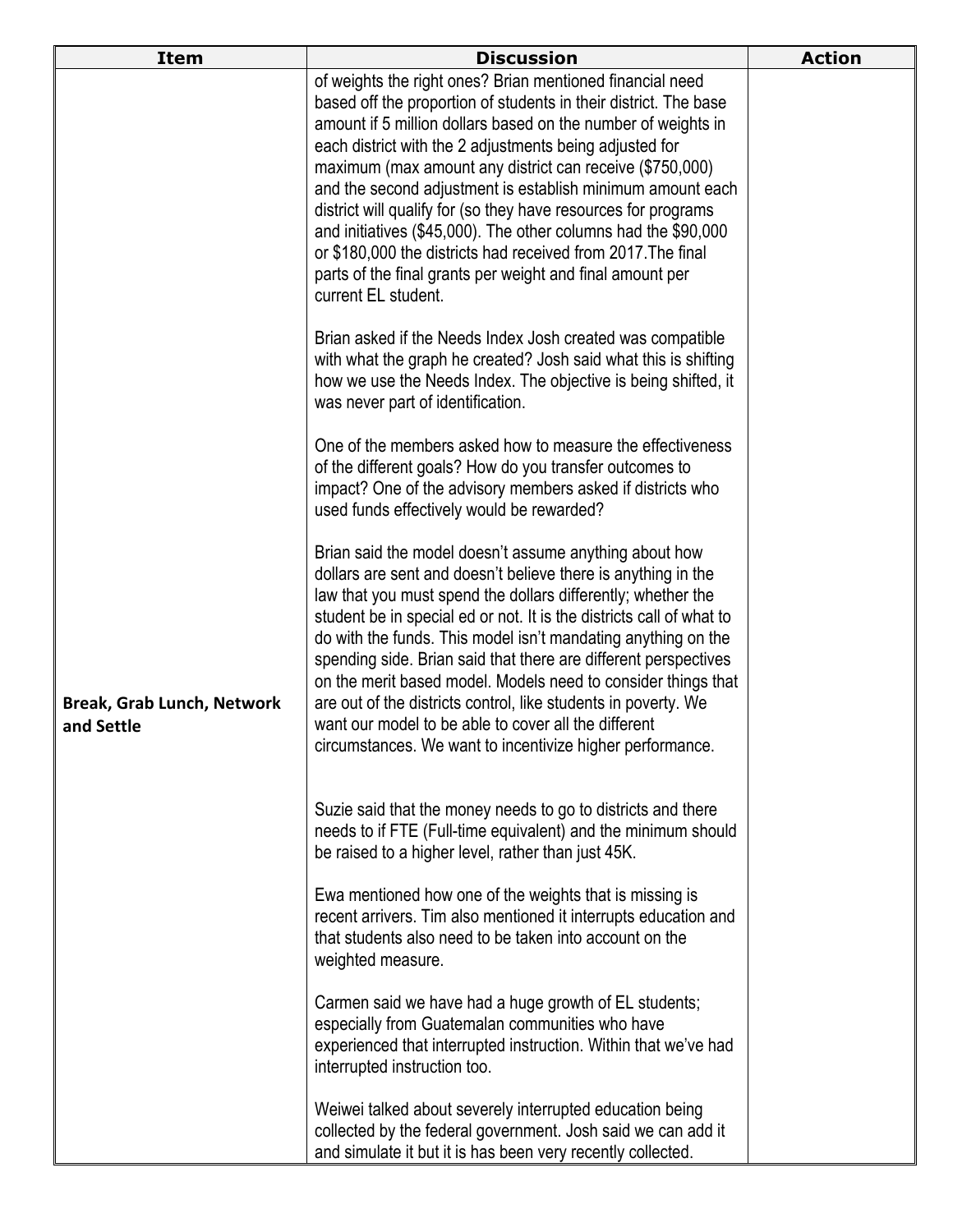| <b>Item</b>                       | <b>Discussion</b>                                                                                                                                                                                                                                                                                                                                                                  | <b>Action</b> |
|-----------------------------------|------------------------------------------------------------------------------------------------------------------------------------------------------------------------------------------------------------------------------------------------------------------------------------------------------------------------------------------------------------------------------------|---------------|
|                                   | Maria asked how the money would be tied to staffing of EL<br>students and recent arrivers? John said they don't cover that.<br>The weight that does account for recent arrivers does show it<br>is weighted where there would be funding. He also mentioned<br>guidance from teachers to help set weights at the proper<br>levels.                                                 |               |
|                                   | Frank felt that the current weights and districts being identified<br>didn't take into account EL's who have been in the system for<br>more than 5 years and long-term English Learners. They are<br>the largest number in his district and continuing to grow.                                                                                                                    |               |
|                                   | John asked if others agreed and Tim agreed. Tim said more<br>nuance to the English learner definition the better.                                                                                                                                                                                                                                                                  |               |
|                                   | Andrea asked if the small and remote could be split. She<br>brought up how in southern Oregon has districts that aren't<br>small but are remote.                                                                                                                                                                                                                                   |               |
|                                   | Ewa said we need to cognoscente of what we are asking of<br>the districts and it will be useful for them to engage in the work<br>and that we should have simpler weights so they can engage<br>in the work.                                                                                                                                                                       |               |
|                                   | Weiwei said that the 90K to 45K drop doesn't make sense for<br>this year's cohort, though it does make sense for the year<br>after. Because of this we should extend Cohort 1 for one more<br>year or this change should even apply to Cohort 1. Carmen<br>said we should put that conversation on hold and hold it off for<br>next year so that you have something to respond to. |               |
|                                   | Foster care data was also asked about and John said they are<br>still trying to get that data.                                                                                                                                                                                                                                                                                     |               |
|                                   | Sara said it was time for a lunch break to talk among the<br>group on their thoughts on what was presented.                                                                                                                                                                                                                                                                        |               |
|                                   | Tim mentioned that he understands the shift in funding was<br>meant to take into account higher concentration of English<br>Learners in different districts.                                                                                                                                                                                                                       |               |
| <b>HB 3499 Update and Options</b> | Options 1 (The status quo), 1.5 (a close reset) and 2 (end                                                                                                                                                                                                                                                                                                                         |               |
| for Consideration - Sara          | funding to September 30 and begin with new funding model)                                                                                                                                                                                                                                                                                                                          |               |
| <b>Green and Grant Manager</b>    | were the 3 options presented to the advisory group for                                                                                                                                                                                                                                                                                                                             |               |
| <b>Team</b>                       | HB3499 2.0. The Advisory Members voted using colored dots<br>to mark which option they wanted for HB3499.                                                                                                                                                                                                                                                                          |               |
| <b>Pacific Research/External</b>  | Pacific Research presented a power point that covered the 7                                                                                                                                                                                                                                                                                                                        |               |
| Evaluator - Steve Rider and       | key research activities they'd be doing. 1 <sup>st</sup> would be an initial                                                                                                                                                                                                                                                                                                       |               |
| <b>Associates</b>                 | analysis of 10 Districts. 4 Transformation and 6 Target                                                                                                                                                                                                                                                                                                                            |               |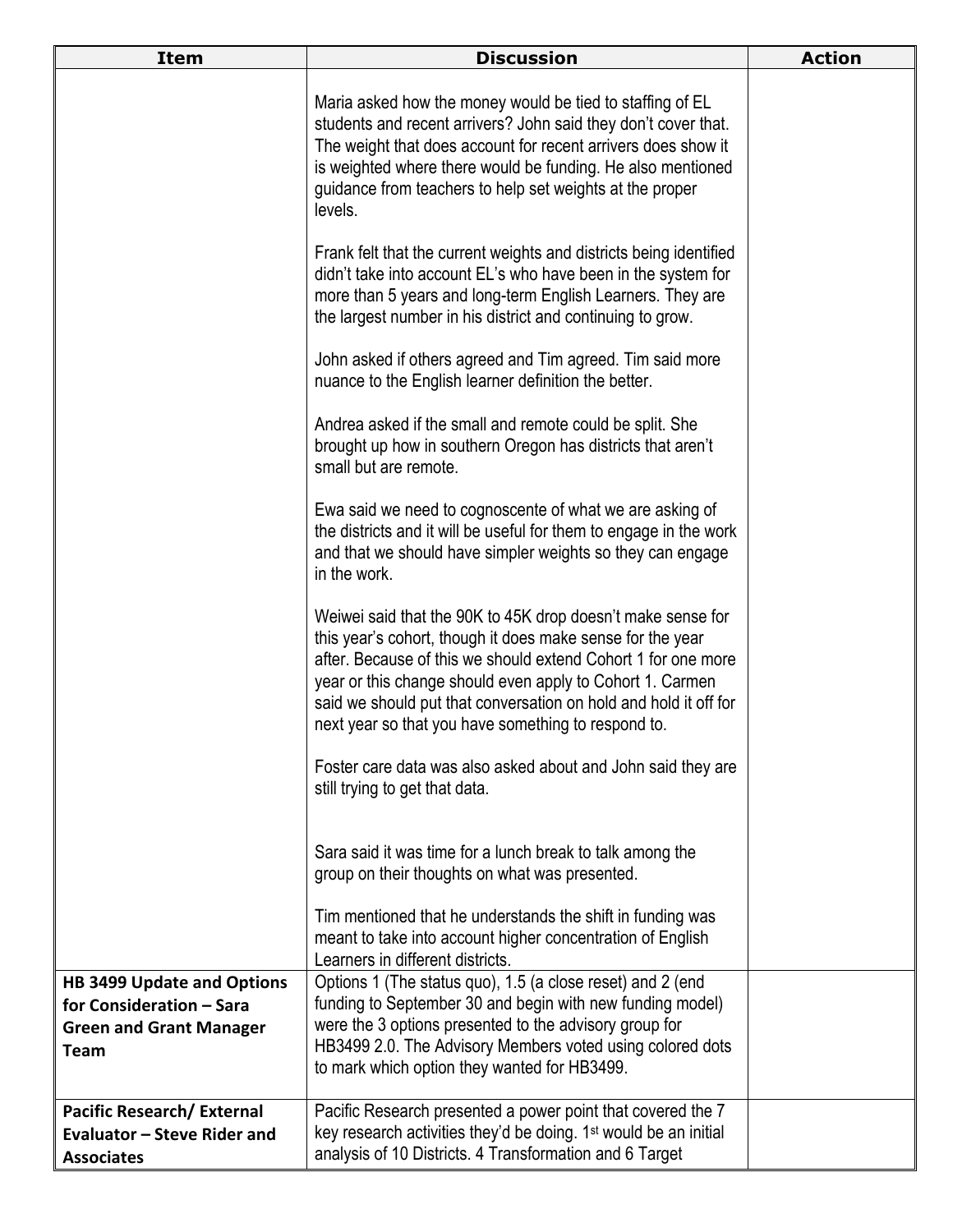| <b>Item</b> | <b>Discussion</b>                                                                                                                                                                                                                                                                                                                                                                                                                                                                                                                                                   | <b>Action</b> |
|-------------|---------------------------------------------------------------------------------------------------------------------------------------------------------------------------------------------------------------------------------------------------------------------------------------------------------------------------------------------------------------------------------------------------------------------------------------------------------------------------------------------------------------------------------------------------------------------|---------------|
|             | Districts were chosen based off number of EL Students in<br>2018. They chose both high and low percentages and urban<br>versus rural Districts. Eventually all Districts will be a part of it.<br>The goal is to complete it by end of June. While also including<br>data from 3 years prior for districts. There will also be<br>evaluation reports that has the teacher and qualitative data.                                                                                                                                                                     |               |
|             | It was asked if they include evaluations? Pacific Research<br>said yes. They said it would be included for all 40 Districts.                                                                                                                                                                                                                                                                                                                                                                                                                                        |               |
|             | What does it look like between long term EL's and interrupted<br>EL's and those in-between? What does that look like? Is the<br>support helping to move the needle? After the report is<br>completed is there going to be another report similar to the<br>one being put out? How will we revisit how the Department<br>has done in providing technical assistance?                                                                                                                                                                                                 |               |
|             | Pacific Research said they would love to cover those groups if<br>the sample size is big enough and would love to cover the<br>other issues based on contract and to come back in 6 months.                                                                                                                                                                                                                                                                                                                                                                         |               |
|             | Ewa said it was a bit generic but would like to see a different<br>in extracurricular versus after school activities. How will you<br>tease out the information from districts who didn't track the<br>money in relation to the activities and impact? Pacific<br>Research said that they were doing the historical analysis in<br>order to help track funds and where they might be connected.<br>Pacific Research said we probably won't be able to tie direct<br>activities to outcome but can gather an assessment based on<br>the qualitative data as a whole. |               |
|             | One of the points brought up is that ELL teachers that are only<br>with students 30 minutes of the day and the need for<br>classroom teachers.                                                                                                                                                                                                                                                                                                                                                                                                                      |               |
|             | It was asked what the purpose is behind the teacher survey?<br>Pacific Research said it was to test to see how the bill has<br>affected their changing in teaching. Tim said that it is usually<br>under different names. Pacific Research mentioned that they'd<br>be tracking funds going in and the PD impact.                                                                                                                                                                                                                                                   |               |
|             | Weiwei said that they should observe a lesson and see how<br>students respond as PD is not the best way to translate to<br>classroom practice.                                                                                                                                                                                                                                                                                                                                                                                                                      |               |
|             | Weiwei asked do any of these impacts make an impact? Sara<br>said that Pacific Research should talk to middle and high<br>school students.                                                                                                                                                                                                                                                                                                                                                                                                                          |               |
|             | It was asked where the cultural responsiveness was in with<br>the questions and if they'd be sitting in on any classes. Maria                                                                                                                                                                                                                                                                                                                                                                                                                                       |               |